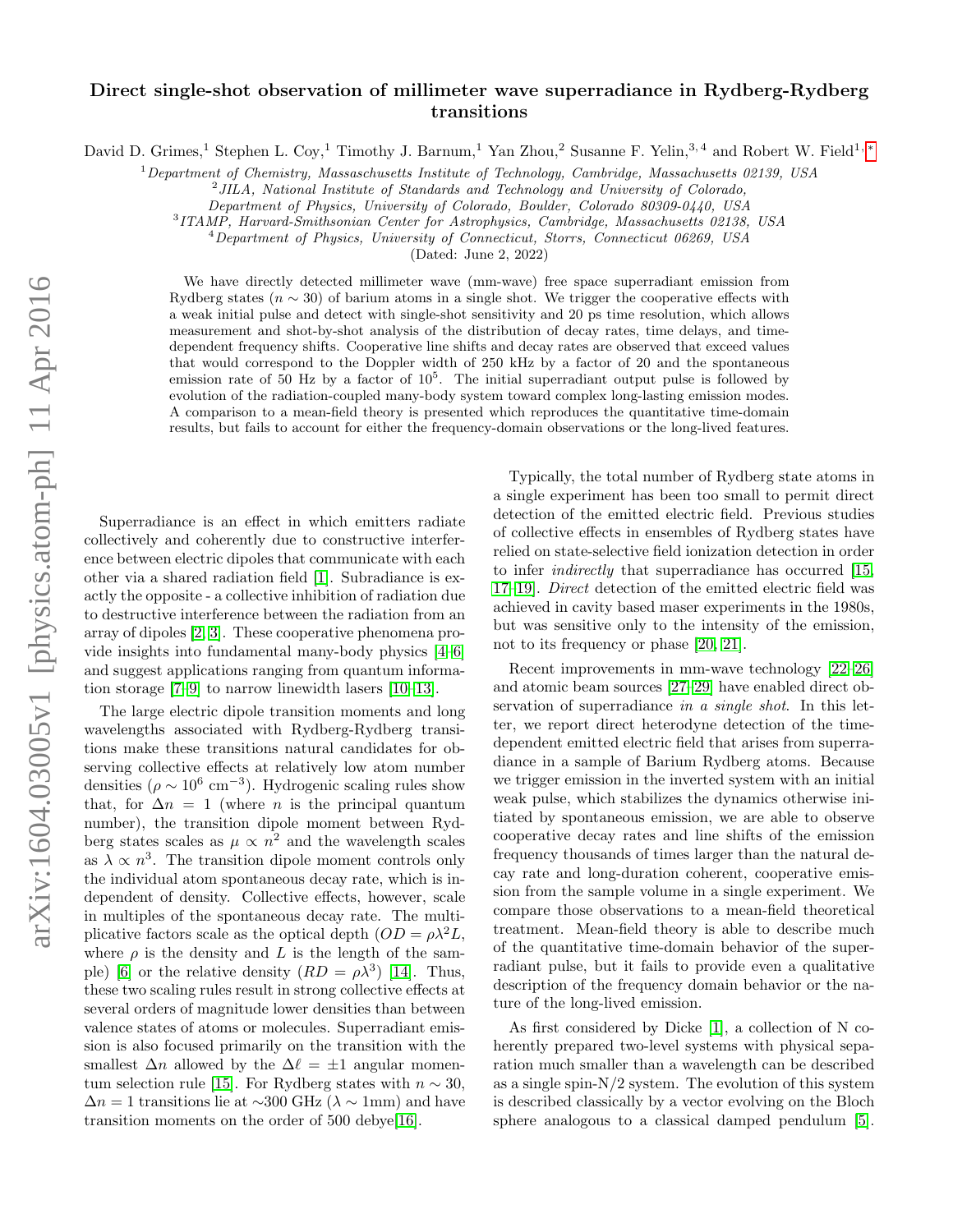If the system is initially inverted, it remains stationary until the first spontaneous emission event occurs or an oscillating on-resonance electric field (potentially from a blackbody emitter) is encountered. This first event tilts the Bloch vector an angle  $\theta^i$  from the z-axis (see Fig. [\(1a](#page-2-0))), and initiates evolution according to the equations:

$$
\frac{d\theta}{dt} = \frac{1}{2T_R} \sin(\theta) \tag{1a}
$$

$$
\bar{N}(t) = \frac{1}{2}(N_e - N_g) = \frac{N}{2}\cos(\theta(t))
$$
 (1b)

where  $\theta$  is the angle between the Bloch vector and the z-axis,  $\overline{N}$  is half the difference in population between the excited  $(N_e)$  and ground  $(N_g)$  states, and  $T_R$  is the characteristic superradiance time given by  $T_R =$  $(8\pi)/(3\rho\lambda^2LA_{21})$ , where  $A_{21}$  is the Einstein A coefficient for the transition. The corresponding radiated field magnitude is:

<span id="page-1-0"></span>
$$
I(t) = -\hbar\omega_0 \frac{d\bar{N}}{dt} = \frac{\hbar\omega_0 N}{2T_R} \operatorname{sech}^2 \left[ \frac{1}{2T_R} (t + T_D) \right] \tag{2}
$$

with  $T_D$  the characteristic delay time given by  $T_D$  =  $2T_R \log(\theta^i/2)$  and  $\hbar \omega_0$  the energy difference between the two states. However, these equations are correct only for a sample length much smaller than a wavelength [\[18\]](#page-4-22) and therefore Eq. [\(2\)](#page-1-0) cannot be correct for our experimental conditions. For active volumes larger than  $\lambda^3$ , the spatial variation across the sample in the magnitude of the shared electric field causes Eqs. (1) to take the form:

$$
\frac{d\theta}{dt} = \frac{1}{2T_R} J_1(\theta)
$$
 (3a)

$$
\bar{N}(t) = \frac{N}{2}J_0(\theta(t))
$$
\n(3b)

where  $J_0$  and  $J_1$  are the zeroth and first order Bessel functions. The population difference no longer decreases to  $-N/2$ , as in the small sample case, but rather  $\overline{N}(t \to$  $\infty$ ) ≈  $-N/10$  due to dephasing between different regions of the active volume. The result is that  $\sim 40\%$  of the initially excited atoms are left in the excited state. In mean field theory, the remaining excited state atoms do not radiate at all. In reality, these atoms dephase and radiate due to Doppler broadening and dipole-dipole interactions.

The radiated field magnitude can be calculated as in Eq. [\(2\)](#page-1-0), but can no longer be expressed analytically. However, the hyperbolic secant lineshape form from Eq. [\(2\)](#page-1-0) remains a good approximation of the magnitude. The primary difference is that the characteristic evolution time changes from  $2T_R$  in Eq. [\(2\)](#page-1-0) to  $4T_R$  in the large-sample case, because the evolution stops before all emitters have returned the ground state [\[18\]](#page-4-22).

We generate an atomic beam of barium atoms using a neon buffer gas cooled atomic beam similar to that described in reference [\[29\]](#page-4-20) and summarized briefly here. Barium atoms are generated by ablation of a metal target inside a buffer gas cell with 50 mJ/pulse of the 1064 nm fundamental of a Q-switched Nd:YAG laser focused to a 1 mm<sup>2</sup> spot size. The ablation plume of Ba atoms is entrained in a 20 SCCM (standard cubic centimeters per minute) flow of 20 K neon ( $\sim$  10 mtorr pressure inside the cell) and is hydrodynamically expanded into vacuum and then through a 2 cm diameter skimmer held at 6 K to form a loosely collimated atomic beam. This beam is crossed by the laser and mm-wave pulses in a separate chamber 15 cm downstream. This atomic beam has a lab frame velocity of 180 m/s, transverse translational temperature of 5 K, and transverse Doppler width of 250 kHz.

Atoms are excited into Rydberg states by pumping the  $6s^2$   ${}^1S_0 \rightarrow 6s30p$   ${}^1P_1$  transition with a 238.812 nm 5 ns laser pulse produced by the doubled output of a seeded Nd:YAG pumped dye laser. This typically excites  $3*10^8 - 1.5*10^9$  total atoms into a single Rydberg state in a volume of 30 cm<sup>3</sup> ( $\rho = 1 * 10^7 - 5 * 10^7$ cm<sup>-3</sup>) with characteristic length of 15 cm. Immediately following excitation to the Rydberg state, a 10 ns mm-wave pulse, on resonance with the 6s30p <sup>1</sup>P<sub>1</sub>  $\rightarrow$  6s28d <sup>1</sup>D<sub>2</sub> (A<sub>21</sub>  $\approx$  50 Hz) transition at 279.776 GHz, triggers the superradiant emission (with the  ${}^{1}P_1$  state as the excited state and the  ${}^{1}D_{2}$  state as the lower state). This pulse is formed using a Virginia Diodes Active Multiplier Chain (AMC) to multiply the frequency output of a 12 GS/s Agilent Arbitrary Waveform Generator (AWG) mixed with a fixed frequency 8.8 GHz local oscillator (LO). The mm-wave pulse energy is 300 pJ, which corresponds to an  $\theta^i = \pi/40$ initial tip angle of the Bloch vector. The time delay betweem excitation and initiation is much shorter than the typical time required for a spontaneous emission event to occur or for an on-resonance blackbody photon to interact with the system. We take the tip angle to be determined entirely by the mm-wave pulse. We detect the subsequent superradiant pulse at 279.776 GHz directly in the time domain by heterodyning against a LO set to 277.2 GHz. This radiation is generated by the same AWG and 8.8 GHz LO, using a second AMC for multiplication. The resultant output is recorded on a 50 GS/s oscilloscope.

A schematic level diagram and representation of the experiment are shown in Figs. [\(1b](#page-2-0)) and [\(1c](#page-2-0)). The data discussed here is from 111 individual shots, of which 56 had a signal to noise ratio large enough to be fitted. The largest effect on the signal to noise ratio of each shot was the shot-to-shot variation in Rydberg density that results from variations in both the ablation laser intensity and the dye laser intensity.

An example of the raw data from the oscilloscope is shown in Fig. [\(2a](#page-2-1)). The initial, starred peak is the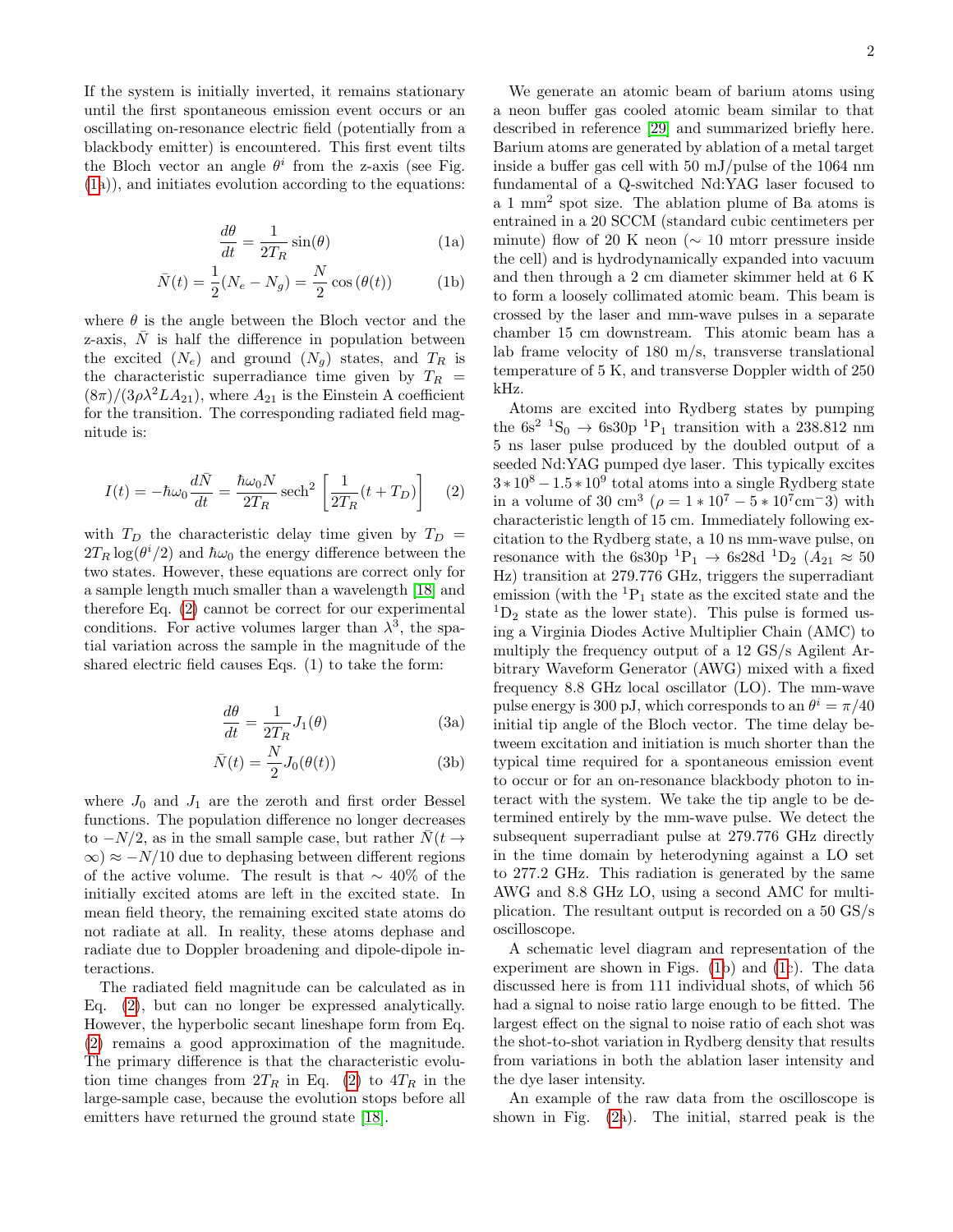

<span id="page-2-0"></span>FIG. 1. a) The Bloch angle formalism for describing meanfield superradiance. b) Energy level diagram. The dotted arrow connecting the 6s30p and 6s30s states indicates that superradiant emission on that transition is spontaneous rather than triggered. c) Schematic diagram of the experimental setup. Details of the mm-wave generation and ablation conditions are included in the text.

initial mm-wave tipping pulse, while the second, larger, and broader peak is the superradiant emission. Due to our large detection bandwidth, the vast majority of the noise is at frequencies far from the resonance frequency, thus we make use of digital filtering methods to improve our signal to noise. Briefly, we independently measure the low-density resonance frequency (279.776 GHz) and multiply the signal by a sine and a cosine wave at that frequency to extract the in-phase and quadrature components of the signal. We then use a phase-conserving 10 MHz low pass filter to remove the high frequency noise. We calculate the time-dependent radiated field magnitude and phase independently:

$$
I(t) = s^2 + c^2 \tag{4a}
$$

$$
\phi(t) = \tan^{-1} (s/c) \tag{4b}
$$

where  $s$  and  $c$  are the in-phase and quadrature components of the signal, and the phase is calculated using a four quadrant arctangent function. After filtering, we fit the time-domain field magnitude to Eq. [\(2\)](#page-1-0). An example of a fitted filtered signal is shown in Fig. [\(2b](#page-2-1)). The width and delay of the signal  $(T_R \text{ and } T_D)$  are fitted separately



<span id="page-2-1"></span>FIG. 2. a) Raw single-shot data trace recorded in the experiment. The starred feature is the tipping pulse that initiates the superradiance, and the larger feature is the superradiant emission. b) The digitally filtered electric field intensity profile is shown in blue, and the fit to the mean-field emission functional form is shown in red. The starred feature is again the tipping pulse that triggers the superradiance. c) The Fourier transform of the raw data shown in part a. The blue points are the data and the red line is the fit to a sum of the two lineshape functions, as described in the text.

and match the expected relationship given earlier for an initial tip angle of  $\pi/40$ .

Figure [\(2c](#page-2-1)) shows the Fourier transform of the signal shown in Fig. [\(2a](#page-2-1)), gated to exclude the initial tipping pulse, and a fitted lineshape. Two features are prominent. First, the broad feature is the signal associated with the superradiant burst of radiation. It has a width of 7 MHz and is shifted in frequency 4 MHz lower than the transition frequency at low density. The remaining narrow feature is the signal remaining after the superradiant evolution concludes, with width (∼250 kHz) consistent with Doppler broadening and with no observable shift from the transition frequency at low density. This signal could arise from either subradiance modes of the sample [\[2,](#page-4-2) [3\]](#page-4-3) or radiation trapping [\[30,](#page-4-23) [31\]](#page-4-24). However, our detection system is only sensitive to coherent radiation, suggesting that this signal is due to subradiance.

The fitted lineshape is the sum of a narrow Gaussian peak, centered at the low-density resonance and a hyperbolic secant peak, the center frequency of which was allowed to vary. When performing a Fourier transform with a gate that excludes both the initial tipping pulse and the superradiant pulse, only the narrow feature remained. Intentionally attenuating the pump laser leads to a reduction of both signals, implying that the narrow feature is fully cooperative in nature, not due to low density portions of the sample.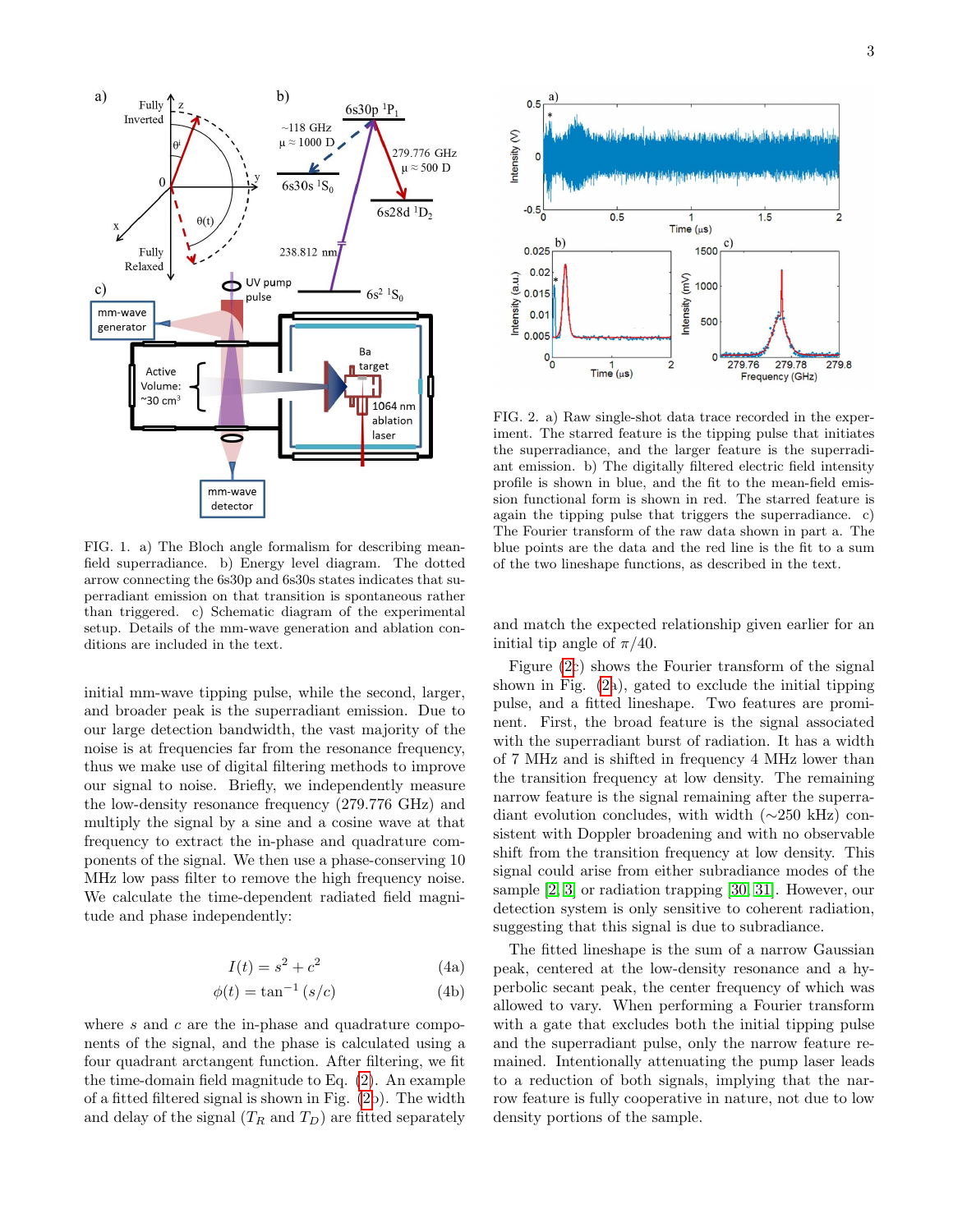

<span id="page-3-0"></span>FIG. 3. a) Relationship between the optical depth of a superradiant sample and the linewidth of the emitted radiation. Blue points are the data, the green line is the best fit to the data, and the red dashed line is the expected linewidth if the emission were Fourier transform limited. Error bars represent 95% confidence intervals. b) Relationship between the optical depth of a superradiant sample and the line shift. Blue points are the data and the green line is the best fit to the data. Error bars represent 95% confidence intervals.

The shot-to-shot variation in number of excited atoms allows for immediate shot-by-shot investigation of the dependence on optical depth determined from time domain fits of  $T_R$  using Eq. [\(2\)](#page-1-0). The width of the superradiant feature varies linearly  $(R^2 = 0.87)$  with optical depth, as shown in Fig. [\(3a](#page-3-0)). This is expected, as  $T_R$ is inversely proportional to optical depth. However, the width is consistently larger than the Fourier transform limited linewidth associated with a time domain hyperbolic secant signal with characteristic width  $T_R$ . In Fig. [\(3a](#page-3-0)), the solid green line shows a linear fit of the optical depth vs. linewidth, while the dashed red line shows what the width would be if it were Fourier transform limited. The observed excess frequency width implies that the frequency chirps across the emission feature.

The frequency at any time point can be recovered

through the derivative of the phase, which is sampled by our methods of detection and filtering. The blue solid trace in Fig. [\(4\)](#page-4-25) shows the phase evolution of the signal shown in Fig. [\(2a](#page-2-1)). In the absence of a reliable model, the phase evolution was fit to a series of lineshape functions (Gaussian, Lorentzian, hyperbolic secant) and the derivative of each was taken in order to determine the frequency as a function of time. Qualitatively, each fit model produced the same results; the frequency evolution determined from the Gaussian fit is shown in the inset to Fig. [\(4\)](#page-4-25), plotted relative to the low density emission frequency. Of note is that the frequency is chirping during the emission, and that the time of the maximum in the phase evolution, when the frequency crosses through the low-density resonance frequency, does not coincide with the maximum of the field magnitude in the time domain, which is indicated by a green dashed line. Mean field theory predicts that the magnitude maximum and the passage of the frequency through resonance should occur at the same time. This mismatch also causes the frequency shift observed in the frequency domain, as the emission is most intense while the frequency is shifted away from the low-density value, despite the fact that the chirp appears symmetric around the low-density value. As a comparison, in a quantum many-body treatment, the chirp is not quite symmetric because the broadening is not Gaussian, but it does predict an overall shift to lower frequencies [\[6\]](#page-4-5).

The relationship between Rydberg optical depth and the observed frequency shift could not be documented in this work. The 6s30s <sup>1</sup>S<sub>0</sub> state lies  $\sim$ 4 cm<sup>-1</sup> below the  $6s30p$  <sup>1</sup>P<sub>1</sub> state, as shown in Fig. [\(1b](#page-2-0)), and the 6s30p state can superradiantly decay to it without a trigger pulse. This population decay is triggered by either a spontaneous emission event or on-resonance black body radiation, and begins both at a random location in the atomic sample and at an uncontrolled time in the experiment. Therefore, the distribution of emitters taking part in the triggered superradiance changes on a shot-by-shot basis, as do all propagation effects, making it impossible to establish a quantitative relationship between number density, geometry, and frequency shift. However, there is a weak dependence  $(R^2 = 0.38)$  of frequency shift on optical depth, as shown in Fig. [\(3b](#page-3-0)).

To conclude, we have directly observed mm-wave superradiant emission between Rydberg states, and modeled much of the quantitative time-dependent evolution of the field magnitude in a mean-field model. Additionally, we have recorded the time-dependent phase and frequency responses of our highly cooperative system, which show both a frequency chirp and an overall frequency *shift* of the superradiant signal by  $\sim 10^5$  times the natural linewidth, or  $\sim$  20 times the Doppler linewidth. If shot-to-shot geometry variations could be controlled, by exciting directly to a  $6\text{sns}$   ${}^{1}\text{S}_0$  Rydberg state which predominantly decays to a single  $6\text{sn}'p^{-1}P_1$  state, uncon-